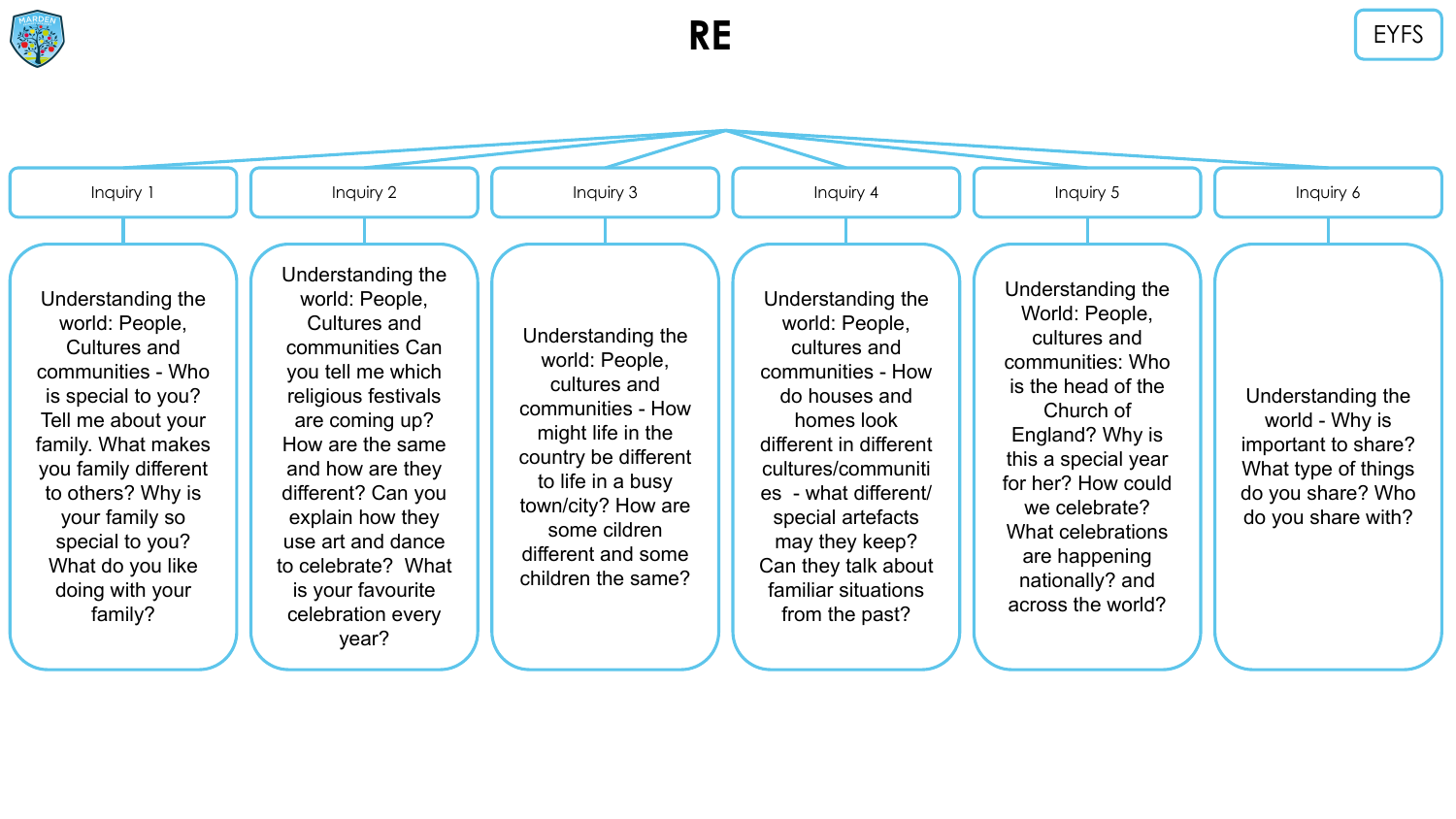



inspired it (B1).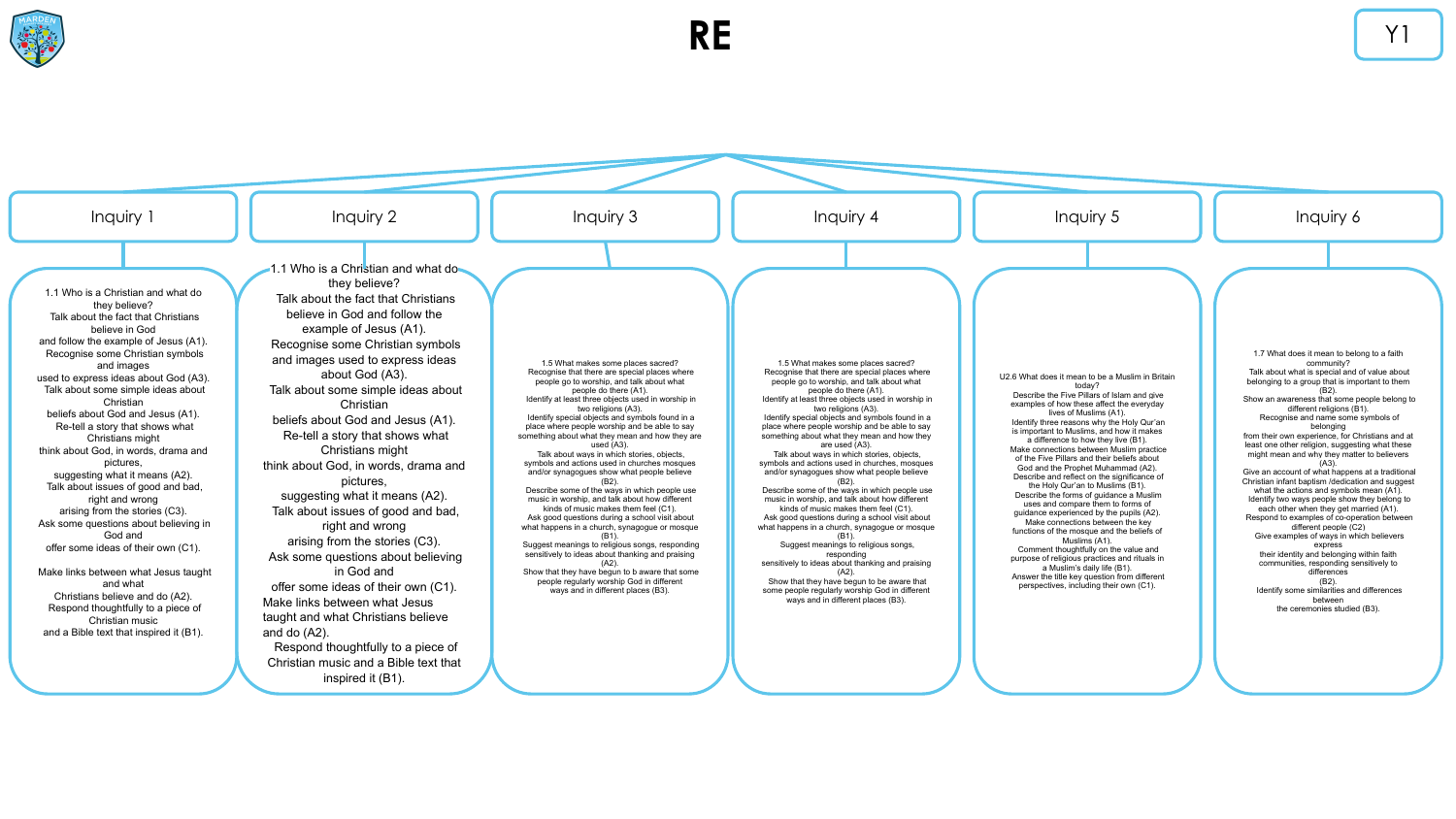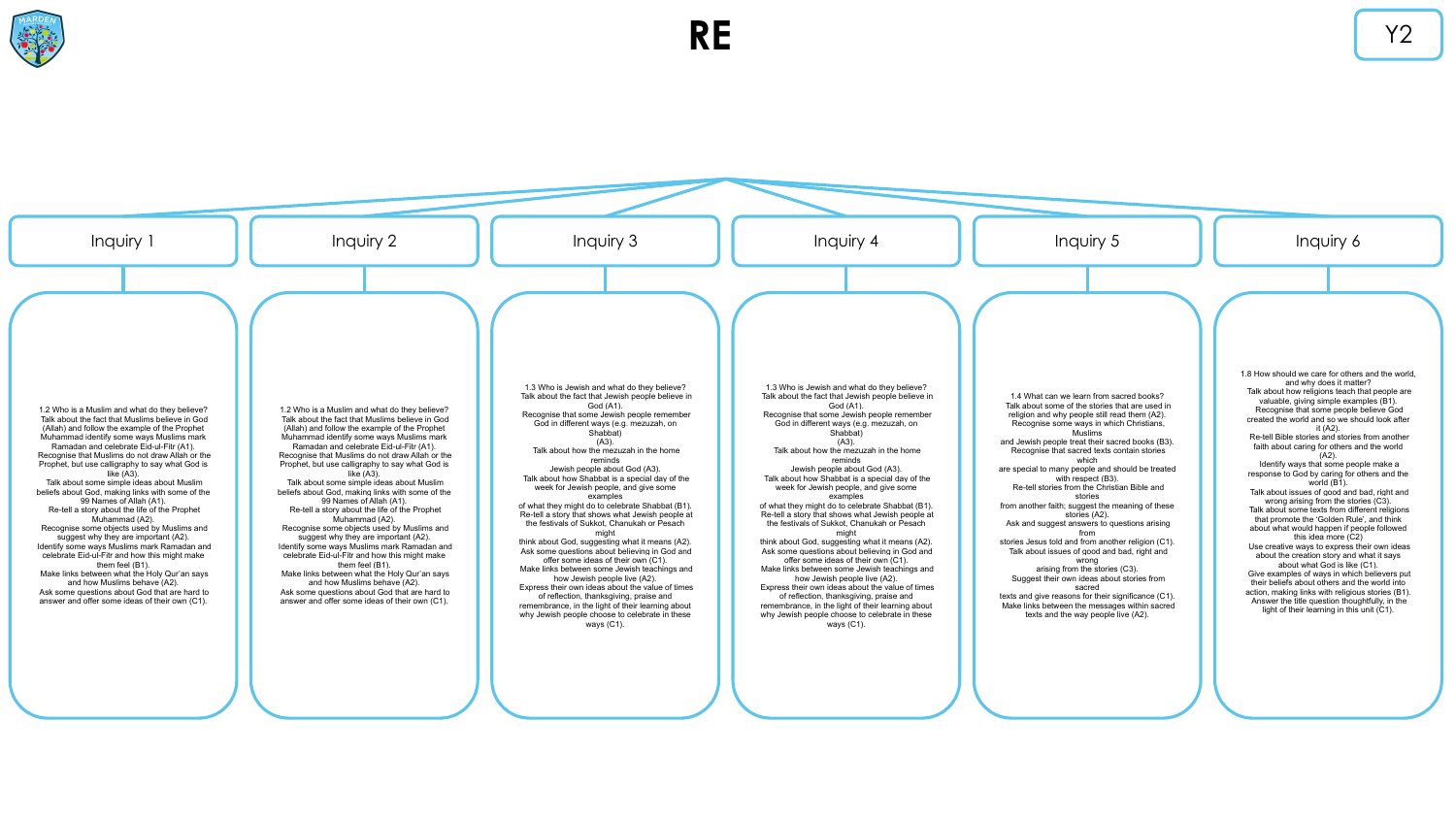

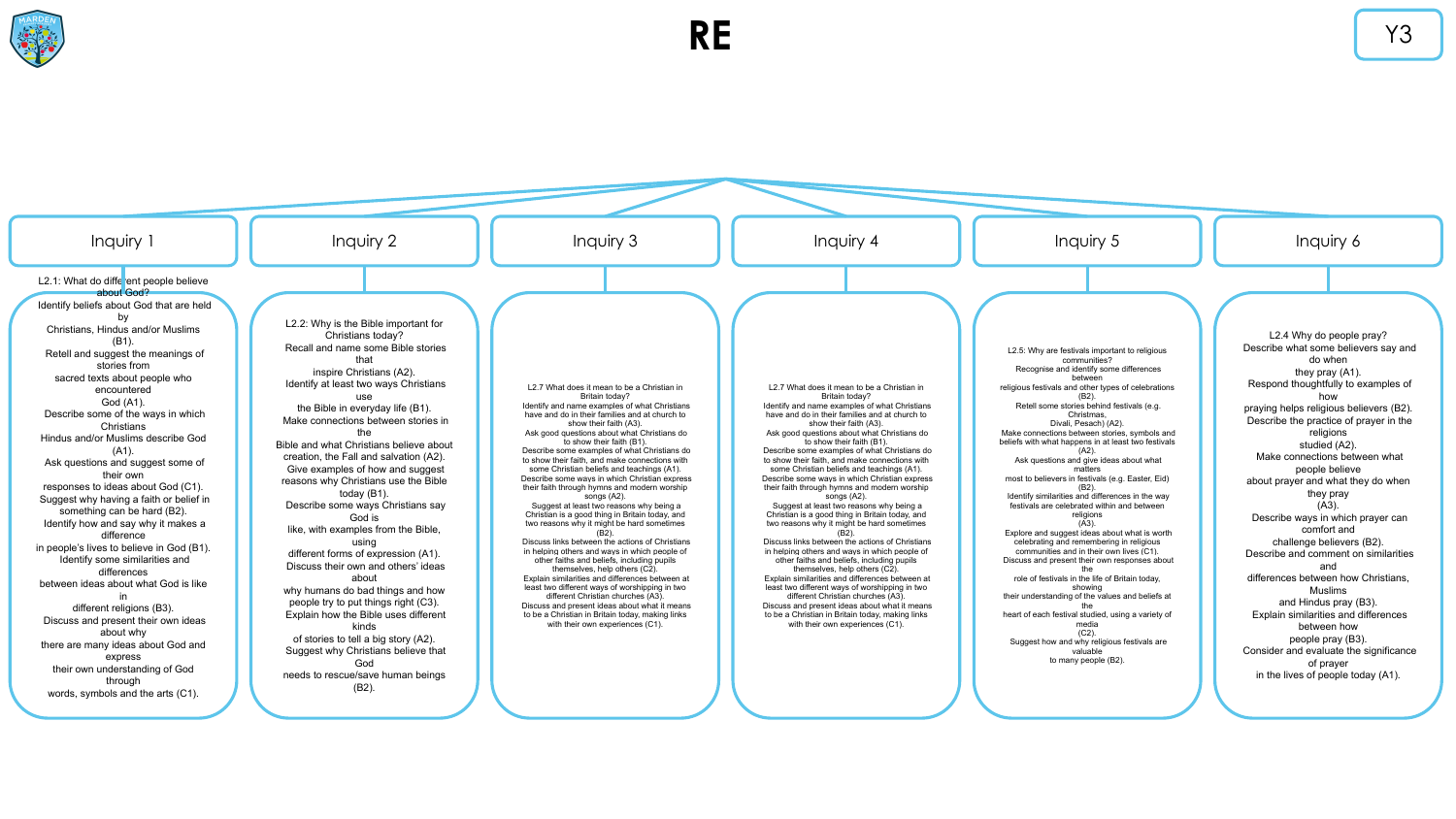

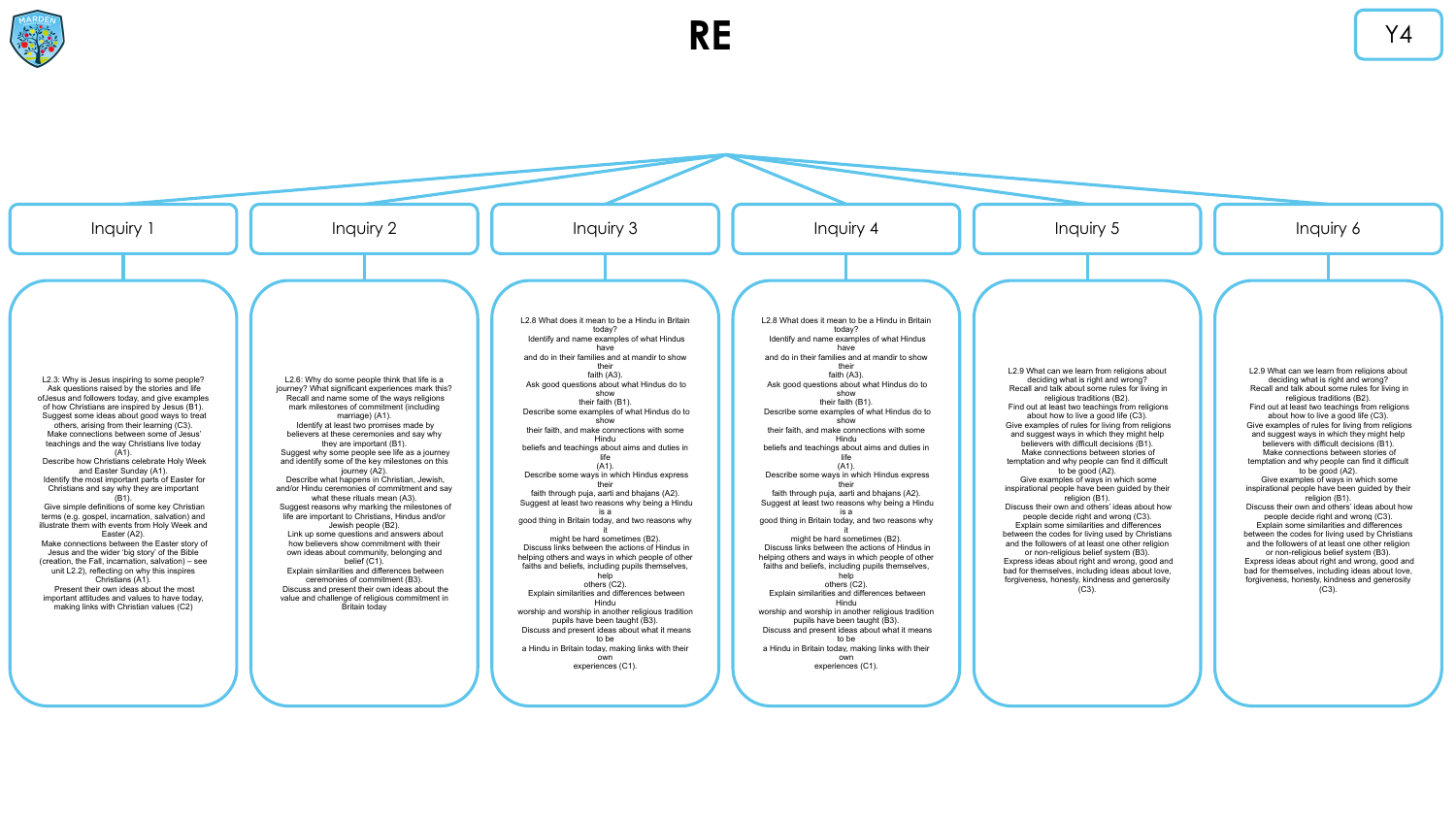